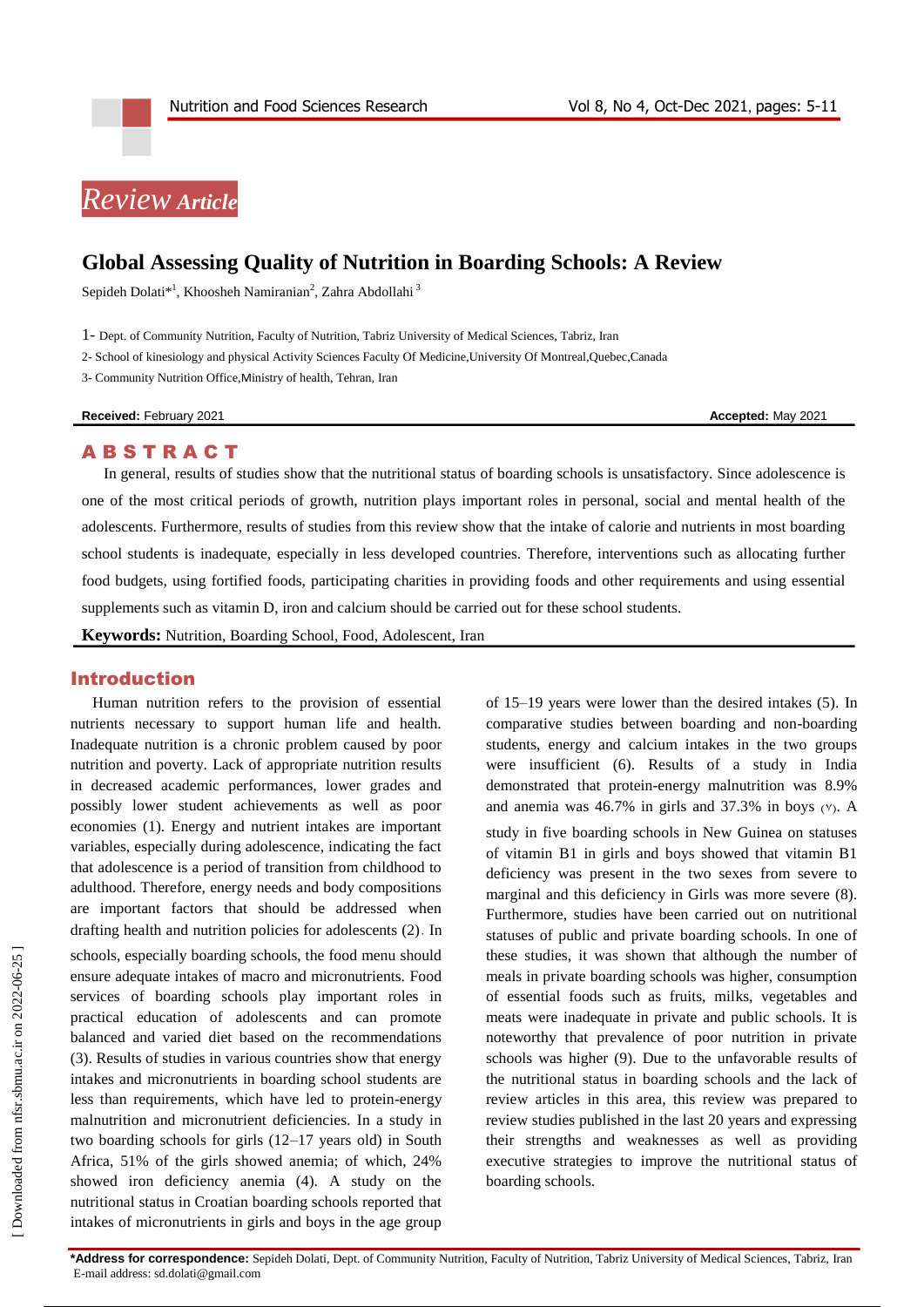#### Methods

The aim of this study was to investigate nutritional statuses of boarding schools. This review was prepared to analyze the existing studies in this field by searching scientific databases such as PubMed, Scopus and Google Scholar. Furthermore, the aim of the study was to review articles published between 2000 and August 2020, using the following key phrases in the titles of the articles: boarding school, boarding school and assessment, boarding school and survey, boarding school and nutrition, boarding school and intake, boarding school and nutritive, primary and secondary boarding schools, boarding schools and food security, and boarding schools and food. Thematic relevance of the studies was assessed by reviewing titles and abstracts of the articles. Only articles in English language were used in this review. Out of 60 articles, 20 articles were removed from the study due to the lack of thematic relevance, ten articles were removed due to their non-English language, five articles were removed due to the lack of access to their whole text and 13 articles were removed because of repetitiveness. In total, 12 articles were analyzed in this review (Fig. 1).



**Figure 1**. Flow chart showing the process of screening and selecting appropriate articles in this study

#### Results

The 12 studies were divided into three major groups based on their approaches. The first group included studies that assessed only the nutritional status of boarding schools. These studies included studies of Luo et al. (2007), Ogechi (2012), Ogechi et al. (2007), Kljusuric et al. (19997–1998), Gajdos et al (2001), Kljusuric (2004) and Nicholaus et al. (2019). The second group included studies that compared the nutritional status of boarding with usual schools, including studies of Chen et al. (2009), Dzifa et al. (2013), Bolajoko et al. (2014) and Ekanah et al. (2017). The third group, including only one study, was on attitudes of the catering principals or chefs of boarding schools by Serrem et al. (2019). Results are summarized in Table 1.

Results were analyzed based on whether the studies carried out in boarding schools or included comparisons between boarding and usual schools. First, studies carried out in boarding schools were analyzed. Results of Luo et al. study in a Chinese province in 2007 on 2014 students in ten boarding schools using a questionnaire on nutrition and energy consumption from various sources showed that nearly 16% of the students had one meal with pork, beef, mutton or chicken and only nearly 10% of them had at least one egg in their past three days. It is noteworthy that the major source of protein in schools was tofu made from soybeans; therefore, nearly 36% of those students consumed one or more meals with tofu in their past three days (10). A study of energy intake in 416 male and female

students aged 11–18 years in six secondary schools by Ogechi (2012) in Nigeria reported that more than 80% of the energy at those schools were generated from carbohydrates. This study on food menus carried out within seven days showed that energy and fat consumptions by girls were less than those by boys, based on the recommended levels. Nutrient intakes were higher in boys but energy and fat intakes were lower in the two sexes, compared to the recommended values for their age groups. Similarly, protein intake was less than that of recommended values. However, the two sexes included high carbohydrate intakes, which were significantly higher in boys with that age range. It is noteworthy that the assessment of food menus revealed that the pattern of food consumption was not diverse in terms of food type and consumption frequency. The main dishes included garri, foofoo (*Manihot esculanta*), rice (*Oryza sativa*) and yam (*Dioscorea rotundata*) with stews or soups for lunch and dinner. Breakfast included bread and tea, bean pudding with popcorns and bean cakes with popcorns or beans. In two girl schools, breakfast included an egg twice a week. Lack of fruits in their menus was significant (2).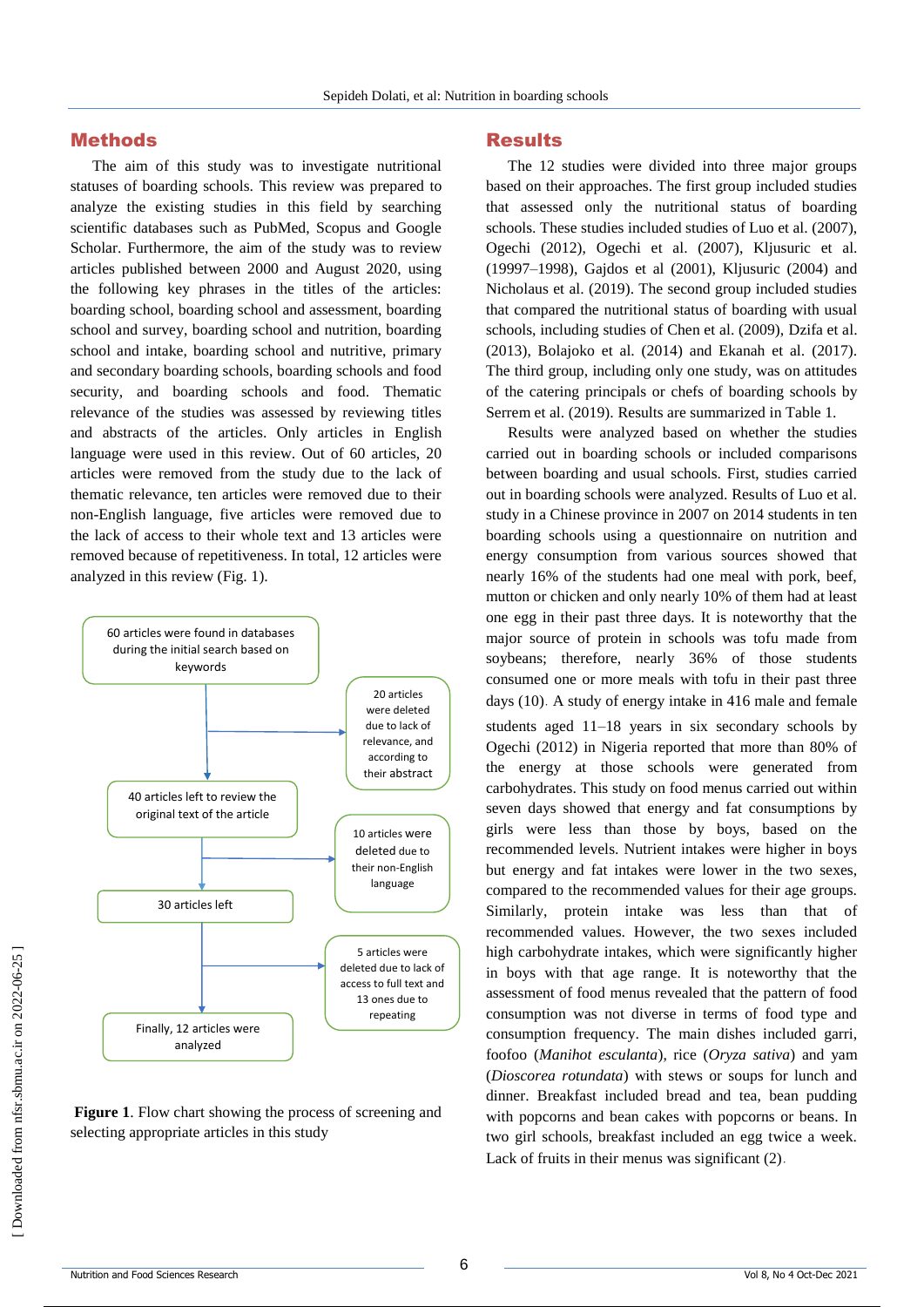| Author(s)                  | Design                                | Country     | sample size | Age/sex                            | Year          | <b>Evaluation</b>                                                                                                                                              | <b>Result</b>                                                                                                                                                                                                                                                                                                                                                                                                                                                                                                                                                                                 |
|----------------------------|---------------------------------------|-------------|-------------|------------------------------------|---------------|----------------------------------------------------------------------------------------------------------------------------------------------------------------|-----------------------------------------------------------------------------------------------------------------------------------------------------------------------------------------------------------------------------------------------------------------------------------------------------------------------------------------------------------------------------------------------------------------------------------------------------------------------------------------------------------------------------------------------------------------------------------------------|
| Luo et<br>al.(10)          | randomized-<br>stratified<br>Sampling | China       | 2014        | girl and<br>boy/ $7-$<br>12 years  | 2007          | questions on<br>nutrition and<br>energy intake                                                                                                                 | About 16 percent of students ate only one meal of<br>pork, beef, mutton or chicken, and about 10<br>percent ate at least one meal of eggs in the past<br>three days. It should be noted that the main source<br>of protein received in these schools was tofu.                                                                                                                                                                                                                                                                                                                                |
| Ogechi (2)                 | cross<br>sectional                    | Nigeria     | 416         | girl and<br>boy/ 11-<br>18 years   | 2012          | A 7-day course<br>with food analysis<br>of food menus                                                                                                          | The energy and fat intake of girls was less than<br>that recommended for boys. Nutrient intake in<br>boys was higher than in girls and energy and fat<br>intakes were lower than recommended for both<br>Protein<br>intake<br>was<br>lower<br>sexes.<br>than<br>recommended, but both sexes consumed more<br>carbohydrates. The pattern of food consumption<br>was not different in terms of type of food and<br>frequency of consumption and there was no fruit<br>in the menus.                                                                                                             |
| Ogechi et<br>al.(11)       | cross<br>sectional                    | Nigeria     | 190         | girl and<br>boy/ $15-$<br>18 years | 2007          | Gathering<br>nutritional<br>information over 3<br>days (two normal<br>days and one<br>weekend)                                                                 | Fat, carbohydrate, and energy intake were<br>significantly higher in boys than girls, but protein<br>intake was inadequate in both sexes, and<br>malnutrition was reported to be higher among girls<br>than boys.                                                                                                                                                                                                                                                                                                                                                                             |
| Kljusuric<br>et al. $(12)$ | cross<br>sectional                    | Croatia     | 1117        | girl and<br>boy/ $15-$<br>19 years | 1997-<br>1998 | Within 7 days and<br>by random<br>sampling of each<br>meal and<br>completing a self-<br>assessment<br>questionnaire                                            | Providing extra energy and fat to female students<br>and too extra nutrients to both sexes was more<br>than needed. In all schools, fat and protein intake<br>was more than recommended, while carbohydrate<br>intake was less than recommended. Regardless of<br>gender, deficiencies of calcium, magnesium,<br>phosphorus and zinc, and vitamins B1 and B6<br>were reported.                                                                                                                                                                                                                |
| Kljusuric<br>et al. $(13)$ | cross<br>sectional                    | Zagreb      | 1117        | girl and<br>boy/ 14-<br>18 years   | 1997-<br>2001 | self-administrated<br>food frequency<br>questionnaire<br>Meal analysis                                                                                         | intake<br>higher<br>Daily<br>energy<br>was<br>than<br>recommended. 15% of boys and 30% of girls<br>received carbohydrates and fats that were not in<br>accordance with the RDA, but protein intake was<br>within the recommended range. The dietary<br>calcium intake of girls was insufficient but boys<br>were in accordance with the recommendations.<br>According to the study, iron intake was so high<br>that it was 50 percent higher in girls and 150<br>percent higher in boys than the RDA due to eating<br>red meat with vegetables with high vitamin C<br>content.                |
| Kljusuric<br>et al. $(5)$  | cross<br>sectional                    | Zagreb      | 1260        | girl and<br>boy/ 14-<br>18 years   | 2004          | A 7-day period<br>using random<br>sampling of three<br>food items and<br>self-assessment<br>questionnaire and<br>food frequency<br>questionnaire were<br>used. | The amount of energy from snacks was higher<br>than that of 1997 survey, but the amount of<br>vitamins and nutrients was less. Although in this<br>study, the intake of protein, fat and carbohydrates<br>was reported to be more than the recommended<br>requirement, but in the 1997 study, the intake of<br>fat and protein exceeded the recommended<br>amounts, but the intake of carbohydrates was less<br>than the recommended requirement. A significant<br>percent of students consumed inadequate or any<br>milk, fruits and vegetables.                                             |
| Nicholaus<br>et al. $(14)$ | cross-<br>sectional                   | Kilimanjaro | 164         | girl and<br>$boy/16-$<br>19 years  | 2019          | 24 hour recall and<br>food frequency<br>questionnaire                                                                                                          | The average energy consumption of vitamin C,<br>iron, calcium and zinc were 1392 kcal, 24.8 mg,<br>9.2 mg, 134.5 mg and 4.3 mg, respectively, which<br>were less than the recommended daily<br>requirements. Also, the average consumption of<br>carbohydrates, fats and proteins were 471.9 grams,<br>73.7 grams and 80.7 grams, respectively, which<br>were slightly more than the required daily<br>recommendations in both sexes. In general, the<br>boarding school diet is undiversified and<br>inadequate in terms of key micronutrients such as<br>iron, calcium, vitamin C and zinc. |
| Chen et<br>al.(15)         | cross-<br>sectional                   | china       | 7600        | girl and<br>$boy/7-12$<br>years    | 2009          | questionnaire<br>personal<br>information                                                                                                                       | Daily intake of iron in both types of schools was<br>less than recommended, which had led to anemia<br>in some students in those schools. Also, the low<br>variety of diets and consumption of carbohydrate-<br>rich foods compared to protein-rich foods was<br>significant. There was also a significant difference<br>in the overall diet pattern between day and night<br>and just day students.                                                                                                                                                                                          |

| Table 1. Studies assessing nutritional statuses of boarding schools |  |
|---------------------------------------------------------------------|--|
|---------------------------------------------------------------------|--|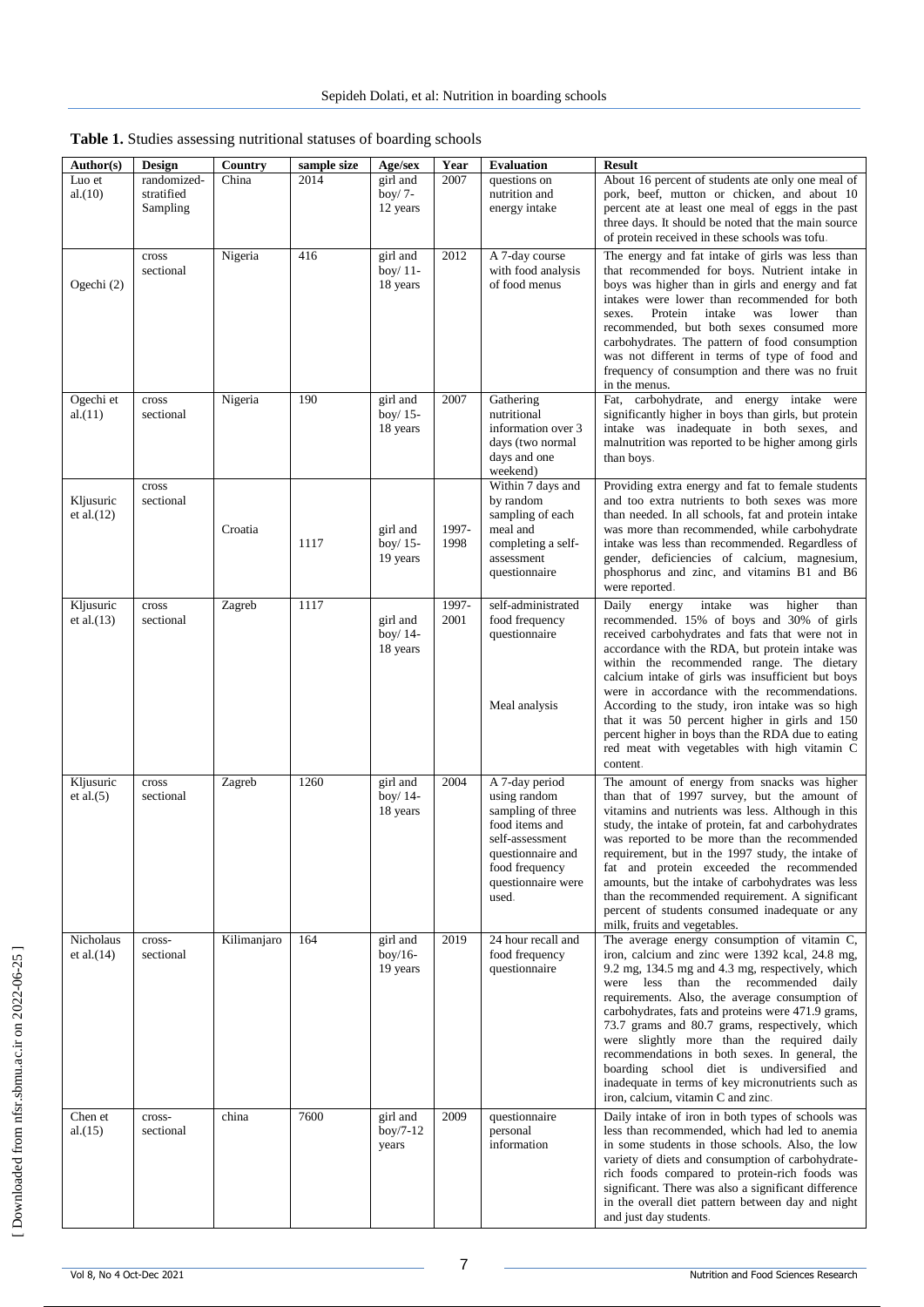| Author(s)                 | Design                            | Country | sample size                          | Age/sex                                  | Year | <b>Evaluation</b>                  | <b>Result</b>                                                                                                                                                                                                                                                                                                                                                                                                                                                                                                                                                                                                                                                                                                                                                                                                                                                                                                                          |
|---------------------------|-----------------------------------|---------|--------------------------------------|------------------------------------------|------|------------------------------------|----------------------------------------------------------------------------------------------------------------------------------------------------------------------------------------------------------------------------------------------------------------------------------------------------------------------------------------------------------------------------------------------------------------------------------------------------------------------------------------------------------------------------------------------------------------------------------------------------------------------------------------------------------------------------------------------------------------------------------------------------------------------------------------------------------------------------------------------------------------------------------------------------------------------------------------|
| Bolajoko<br>et al. $(16)$ | cross-<br>sectional               | Nigeria | 200                                  | girl and<br>$box/13-$<br>18 years        | 2014 | 24 hour recall                     | Protein and energy intake was 123% and 98% of<br>RDA, respectively. There was no significant<br>difference in energy intake between boarding and<br>day school students. But vitamin B6, E, A, B9, C<br>and calcium intake were 38%, 21%, 62%, 55%,<br>23% and 43% lower than RDA, respectively,<br>while iron intake was 127% higher than RDA.<br>However, there was no significant difference in<br>the amount of energy consumption in boarding<br>school students and their energy consumption was<br>sufficient.                                                                                                                                                                                                                                                                                                                                                                                                                  |
| Intiful et<br>al.(6)      | cross-<br>sectional               | Accra   | 124                                  | girl and<br>boy/ $8-$<br>10 years        | 2013 | 24 hour recall                     | Total energy intake and nutrients such as calcium<br>in students of both schools were insufficient. Due<br>to the lack of fruits in boarding schools, the intake<br>of vitamin C by boarding students was less than<br>daily ones.                                                                                                                                                                                                                                                                                                                                                                                                                                                                                                                                                                                                                                                                                                     |
| Ekanah et<br>al.(1)       | comparative<br>cross<br>sectional | Nigeria | 326                                  | $\left  \sin \right  / 10$ -<br>15 years | 2017 | A semi-structured<br>questionnaire | 36% of usual students and 14% of day and night<br>students ate beans at least twice a week, while 6%<br>of usual students and 11% of day and night<br>students ate beans more than 4 times a week. Also,<br>more than half of usual school students and two-<br>thirds of day and night school students were<br>served fish, meat, or egg in all their meals. 55, 45<br>and 42 percent of usual students ate fruits twice a<br>week, three times a week and daily, respectively,<br>while $21\%$ , $11\%$ , and $9\%$ of day and night<br>students ate fruits twice a week, three times a<br>week, and daily, respectively. Most day and night<br>students emphasized that the meals offered in<br>schools are not tasty, adequate and balanced.                                                                                                                                                                                       |
| Serrem et<br>al.(17)      | cross-<br>sectional               | Kenya   | 50 Catering<br>Managers<br>and Chefs | -----                                    | 2019 | interview                          | Menus were simple, undiversified and repetitive,<br>and contained $\overline{3}$ to 5 times more fiber than<br>required and were deficient in nutrients such as<br>carbohydrates, energy, vitamin A, folic acid,<br>potassium, calcium, protein, and vitamin B1 -<br>B12. Most boarding schools did not provide<br>enough meals. The most vegetables (121 grams)<br>were offered in city schools, while the least in<br>private ones. Animal-source foods such as eggs,<br>sausages, and beef were mostly offered at private<br>schools' menus compared to other types of<br>schools.<br>Most of the offered foods were starchy. Milk was<br>offered only at national schools. Private schools<br>were most providing fruits, while the county<br>schools' menu did not have fruits. Legumes were<br>the main source of protein in all types of schools,<br>except in private schools, which had more animal<br>protein on their menu. |

 [\[ Downloaded from nfsr.sbmu.ac.ir on 202](http://nfsr.sbmu.ac.ir/article-1-480-en.html)2-06-25 ] Downloaded from nfsr.sbmu.ac.ir on 2022-06-25

Results of this study were similar to those of another study by the same authors in 2007. The survey was carried out on 190 15–18 year-old male and female students in five secondary schools in Nigeria. Nutritional information was collected within three days (two normal and one weekend days) using two methods. In the first method, plate wastes were collected from the original weight of the food. In the second method, a representative sample of the food was collected and sent to the laboratory for proximate analysis using standard assay procedures. Results showed that fat, carbohydrate and energy intakes in boys were significantly higher than those in girls. However, protein intake in the two sexes was insufficient and malnutrition was reported in girls more than boys (11). However, results of other studies were in contrast to the results of the highlighted study. For example, in a study by Kljusuric et al. in Croatia (1997–

1998) on 1117 15–19 year-old male and female students of boarding schools within seven days using random sampling of each meal, self-assessment questionnaires showed that supplies of energy and fat for female students and supplies of nutrients in the two sexes were too much. In all schools, fat and protein intakes were more while carbohydrate intake was less than the recommended values. Regardless of sex, deficiencies of calcium, magnesium, phosphorus, zinc and vitamins B1 and B6 were reported (12).

Another study by the same authors with a previous statistical population on students aged 14–18 years in 15 boarding schools in Zagreb analyzed meals of the students. The study demonstrated that the daily energy consumption was higher than the recommended values. Nearly 15.15% of boys and 30% of girls did not receive carbohydrates and fats according RDA. However, their protein intakes were in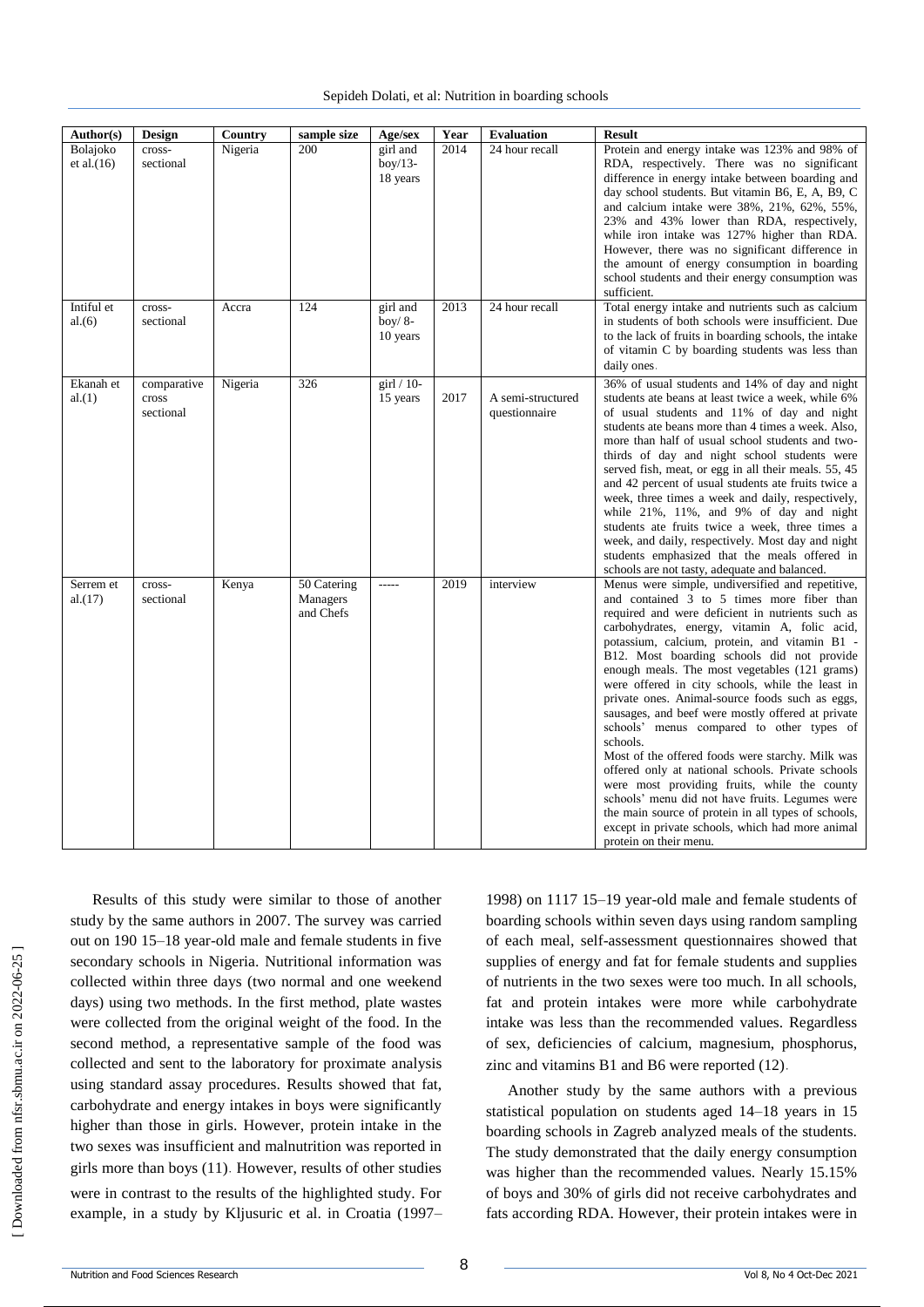the recommended range. Dietary calcium intake of girls was insufficient but that of boys was in the recommended range. Based on this study, iron intake was high since it was 50% higher than the RDA recommendations in girls and 150% higher than the RDA recommendations in boys due to eating red meats with vegetables with high contents of vitamin C (13). Kljusuric et al. (2004) carried out a study on 1,260 14–18 year-old male and female students in 17 boarding schools to compare changes in boarding school meals with the 1997 boarding school. In this study using a random sampling of three meals, a self-control questionnaire and a food frequency questionnaire within seven days, results showed that the quantity of energy from snacks increased but vitamins and nutrients decreased, compared to those of 1997 study. Moreover, nutrient supply was high within the two sexes in 1997 study. Although the intake of proteins, fats and carbohydrates were reported more than the recommended requirements in the recent study, but intakes of fats and proteins were more and intake of carbohydrates was less than the recommended values in 1997 study. Similar to 1997 study, a significant proportion of the students did not consume enough milks, fruits and vegetables or did not generally consume these foods (5).

Another study by Nicholaus et al. (2019) on 164 16–19 year-old students in 31 public and private secondary schools in Kilimanjaro using 24-h recall and food frequency questionnaire showed that the average quantity of the consumed energy, vitamin C, iron, calcium and zinc included 1392 kcal, 24.8 mg, 9.2 mg, 134.5 mg and 4.3 mg, respectively. These values were less than the recommended daily requirement values. The average consumptions of carbohydrates, fats and proteins included 471.9, 73.7 and 80.7 g, respectively, which were mildly higher than the required daily recommendations in the two sexes. In general, diets of the boarding schools were undiversified and inadequate in terms of key micronutrients such as iron, calcium, zinc and vitamin C. Grains, cereals, roots, tubers, bananas and legumes were frequently consumed more than seven times a week; predominantly, stiff maize porridge (ugali) and kidney beans were consumed more than seven times a week. Fruits and vegetables were rarely consumed. The most consumed fruit was banana. Red meat was consumed 1–2 times a week; however, fruit juices were rarely consumed (14). The second group of studies compared the nutritional status of boarding with day schools. One study belonged to Chen et al. Results of the study showed that the iron intake values from daily diets in the two school types were less than the recommended values, resulting in anemia in students of these schools. Furthermore, low varieties of diets and consumption of carbohydrate-rich foods were significant, compared to those of protein-rich foods. Significant differences were also reported in overall diet patterns between students from day and boarding schools. Red meats and vegetables were consumed only 1–2 times a week. However, juices were rarely consumed by the students (15). It is noteworthy that results of the study were similar to the results of a study by Bolajoko et al. (2014) on 200 students of boarding schools in a Nigerian city within four days. In this study using 24-h recall to assess food and nutrient intakes, results showed protein and energy intakes as 123 and 98% of the RDA recommended values, respectively. No significant differences were seen in energy intakes between the boarding and day-school students. However, intakes of vitamins B6, E, A, B9 and C and calcium included 38, 21, 62, 55, 23 and 43% lower than those of RDA recommended values, respectively. Moreover, iron intake was 127% higher than the RDA recommended value. However, no significant differences were seen between the energy consumptions in the studied schools as their energy consumptions were sufficient. Only vitamin C consumption was higher in daily students due to the fact that fruits were not served in boarding schools, while this vitamin plays important roles as an antioxidant in adolescent health (16).

A study by Intiful et al. (2013) on 124 students aged 8–10 years in Accra, Ghana, compared nutritional statuses of day and night schools using 24-h recall questionnaires in terms of nutritional status and average intake. In general, nutrients were similar to the highlighted study. In fact, total energy and nutrient (e.g. calcium) intakes in students of the two schools were insufficient. Due to the lack of fruit consumption in boarding schools, intake of vitamin C by night students was less than that by daily students (6).

Another study by Ekanah et al. in Nigeria reported poor nutrition conditions in boarding schools. The study on 326 10–15 year-old students in the two school types using semi-structured questionnaires (self-administered) showed that 36% of usual students and 14% of boarding students consumed beans at least twice a week. Nearly half of usual school students and two-thirds of boarding school students were served with fish, meat or egg in all their meals. Nearly 55, 45 and 42% of usual students consumed fruits twice a week, thrice a week and daily, respectively, while 21, 11 and 9% of boarding students consumed fruits twice a week, thrice a week and daily, respectively. Most boarding students reported that meals offered in schools were not tasty, adequate and balanced. This resulted in student skip of certain meals, which affected their health. Hence, students of boarding schools were severely underweight, while but students of daily schools were overweight and obese (1). In contrast, study of Serrem et al. in the third category of studies was different from the other studies. The survey study was carried out from May to June 2019 through interviews with 50 catering principals and chefs of Kenyan night schools. The survey was carried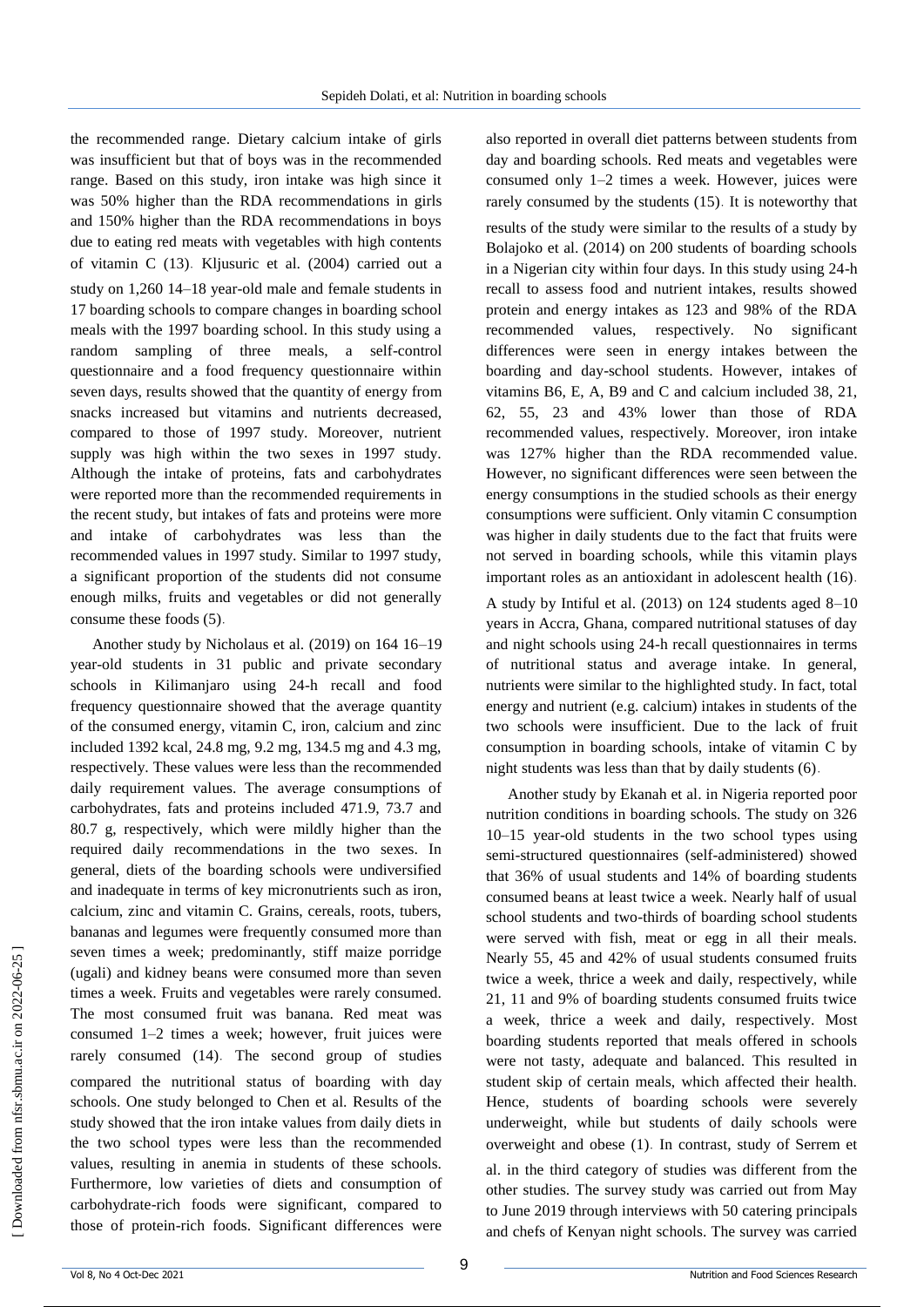out in 50 selected boarding high schools classified by the Kenyan Ministry of Education, which were divided into national, extra county, county and private. Results of the interviews showed that the menus were simple, undiversified and repetitive, including 3–5 times more fiber than the required quantity. However, nutrients such as carbohydrates, energy, vitamin A, folic acid, potassium, calcium, proteins and vitamins B were insufficient. In general, it could be concluded that most boarding schools in the second grade did not provide enough foods. The study also reported that gitri (a mixture of corn and beans) was the main food of the city schools, while the food was less served in private schools. Results demonstrated the highest quantity of ogali porridge in national schools, the highest quantity of rice in private schools, the highest quantity of beans in city schools, the lowest quantity of beans in private schools, the highest quantity of vegetables (121 g) in city schools and the lowest quantity of vegetables in private schools. Breads and potatoes were served in all school types. Animal-source foods such as egg, sausage and beef were mostly on private school menus compared to other school types. Results showed that most of the provided foods were sources of starch with 64–68% of the total diets. Dairy (milk) was offered only in national schools. Private schools mainly provided fruits, while city school menus did not include fruits. Legumes were the major sources of proteins in all school types, except private schools, which offered further animal proteins in their menus. Vitamin A intake in private schools was significantly higher than that in other schools. The highest quantity of vitamin B1 (8.15 g) was in the city schools, which was more than the daily intake needs. Quantity of vitamin B12 was the highest  $(1.55 g)$  in private schools and the lowest in the city schools (0.7 g). Vitamin B6 and folic acid were significantly higher in private schools than other schools, while national schools included the highest quantities of calcium and magnesium (17).

#### **Discussion**

In general, results of studies on the nutritional status of boarding schools indicate that daily intakes of proteins and micronutrients by students are not enough. In school and puberty, where growth rate continues, nutritional deficiencies can include detrimental effects such as decreased growth rate, short stature and thinness and micronutrient deficiencies, especially iron, zinc and calcium, which are necessary for physical growth and learning. Studies have shown that iron deficiency during schools results in anemia and decreased growth rate as well as decreased learning and concentration and lack of academic achievement (18). One of the methods to prevent iron deficiency and its associated anemia in school and in puberty times is weekly food supplementation, which the effectiveness of this method has been shown in various

studies (19). Zinc and iron include similar dietary sources; thus, deficiencies in animal proteins, especially meats, which usually occur in poor and low-income communities cause deficiencies of the two micronutrients. Numerous studies have shown associations between zinc and height growth as zinc deficiency has been suggested as one of the causes of nutritional short stature (20). One of the suggested solutions includes allocation of subsidies to animal protein sources for low-income groups. Governments can protect vulnerable people from various forms of malnutrition by increasing economic access to foods in a variety of ways, including food subsidies, livelihood assistance and foods for vulnerable groups, especially boarding school students. Of the important factors that significantly affect the nutritional status of boarding students, education and occupation of the parents, lack of taste in foods and lack of variety in meals can be addressed. It is recommended to include more foods, especially fruits, vegetables, legumes, milks and dairy products in daily diets of children to improve their nutritional status.

Another important step that is necessary to improve nutrition of boarding school students is to educate authorities involved in policy-making and planning to improve school nutrition. In general, it is noteworthy that improvement of the nutrition and food security at household, school and macro levels is a multi-sectoral issue, which needs participation and cooperation of various stakeholders. Producing and promoting vegetables gardens in schools and educating students to cultivate vegetables for using in school meals and teaching students how to make good use of available resources can be effective in improving nutritional status of the students. Furthermore, increasing budgets of nutrition in these schools, improving contents and monitoring types of foods, improving food tastes and providing enriched foods in menus (e.g. enriched pastas and breakfast cereals with micronutrients) are important methods to improve the nutritional status of boarding schools. Use of supplementation programs, including weekly supplementation of iron and zinc in some countries (including Iran with iron supplementation program), has shown its effectiveness in decreasing iron deficiency and its associated anemia (21). Moreover, developing school milk programs and distributing milks in boarding schools in deprived areas are other methods used in Iran and other countries such as New Zealand. These provide a proportion of the necessary energy, proteins and micronutrients of the students (22).

**Suggestions**: To prevent nutritional problems of the students in boarding schools, designing community-based interventions and multi-sectoral collaborations is one of the basic strategies. Moreover, comprehensive instructions for nutrition in boarding schools should be developed by the